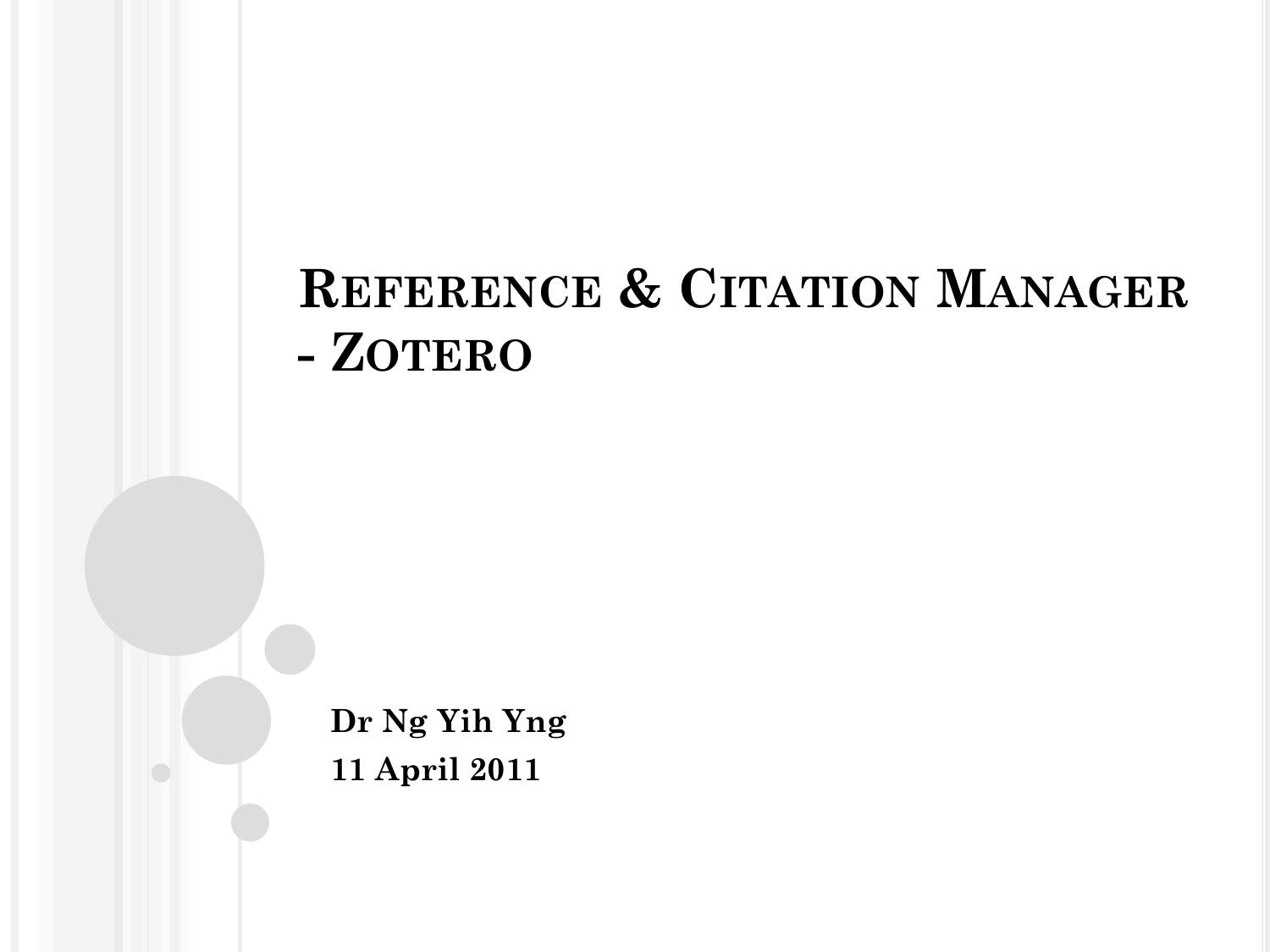# **INTRODUCTION**

zotero A personal research assistant. Inside your browser.

- Zotero is a free, easy-to-use tool to help you collect, organise, cite and share your sources using your web browser
- Requirement: Firefox 3.6 or 4.0
- Downloadable at<http://www.zotero.org/>

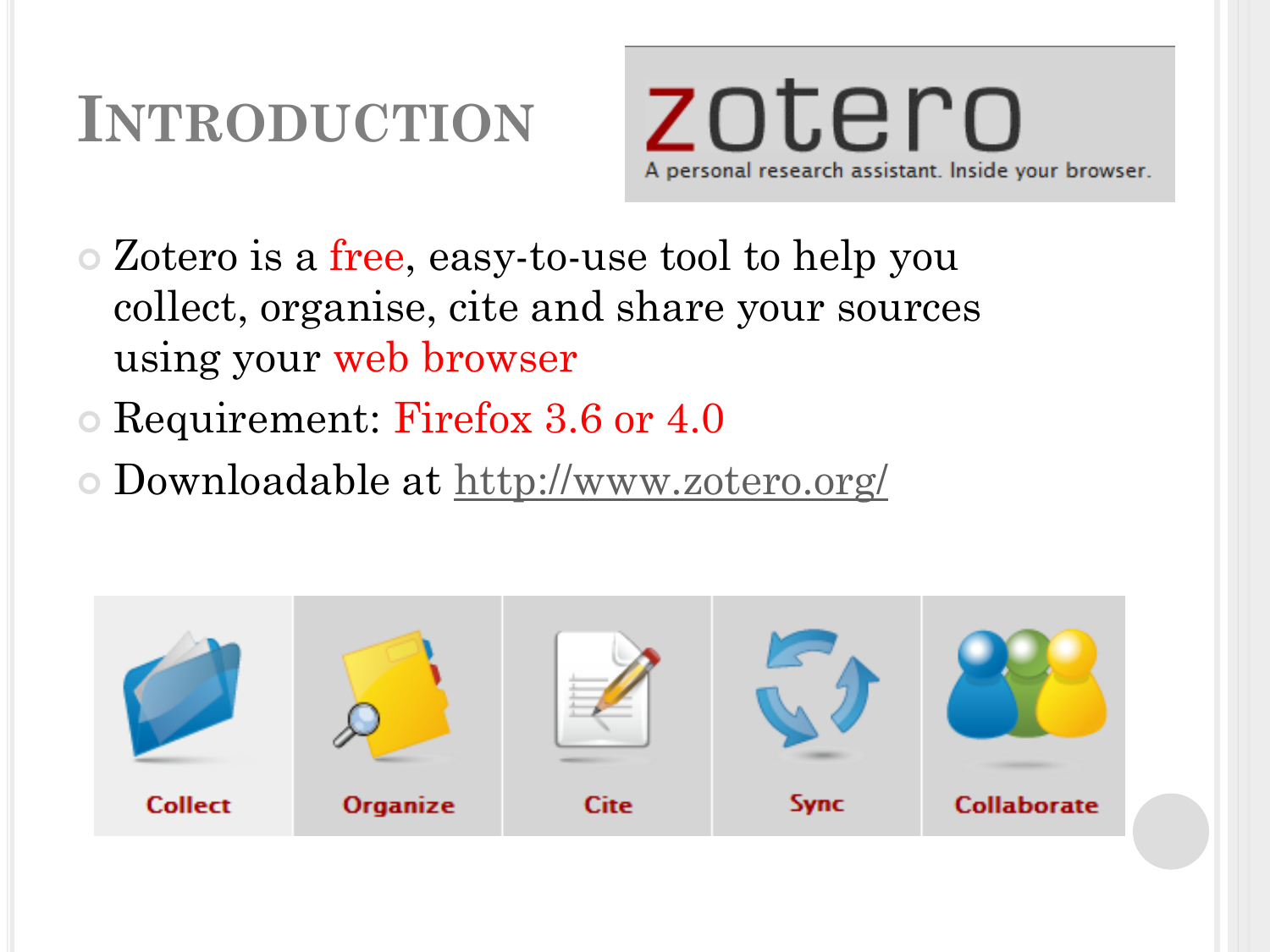# **CAPABILITIES**

# **COLLECT**

### **Collect Everything**

### Record your online research with one click.



### Canture Research Data

Collect information on books, journal articles, and other resources with a single click in your location har



## Archive the Web

Archive entire web pages in your library

### bookreviews.pdf in progress.doc Outline for Hamlet I research data.xls Chatenanon's high

### **Store Anything**

Store related PDFs, files, images, and links in your library

# **ORGANISE**

### **Organize Any Way**

It has never been easier to organize research.



A.C. Bra

 $B$  *I* U ABC  $x$ ,  $x'$ 

--

## Intuitive Interface

Zotero's iTunes-like interface allows you to quickly organize your research sources



**Take Notes** 

Drag and drop items into collections and tag them with terms relevant to your needs

Easily take notes right alongside your items

# **CITE**

## **Cite Anywhere**

You're never more than one click from a bibliography.



Drag and Drop Bibliography

Drag and drop bibliographies anywhere: into an email, a blog post, or any word processor

| $X + 1 + 1 + 1 + 1$ |  |  |
|---------------------|--|--|

## Word and OpenOffice Integration

Plugins for Word and OpenOffice make it easy to drop in references on the fly

### **Cite in Style**

Title American Psychologica Chicago Manual of Styl Modern Language Asso Nature Journal

Zotero comes preloaded with all major styles, and thousands of additional journal-specific styles are freely available

**SYNC** 

### **Access Everywhere**

Your information is wherever you need it to be.

### $\Box$   $\circ$ as Sync with Zotero Server Last sync: 2 minutes ago  $= 7$

#### Work Locally, Sync Globally

**Browse from Mobile Devices** 

Get the best of both worlds: Work locally with your research materials and automatically sync your data between multiple computers

## ani, AT&T 3G 115 Balancing Yin and Yang

Kabuki and Shakespear Even without Zotero, you can access your collection from any web browser. You can even yiew your collection on mobile devices like the iPhone.

Marketing the Bard: Sh in Performance and Print,

My Library

**Regions** Canada **England** 

My Publications

### **Publish Your Process**

Share your research with the world and make your library and collections public

# **COLLABORATE**

### **Collaborate with Anvone**

Opt in to automatic collaboration



#### **Publish Dynamic Bibliographies**

Terra Nostra: The St From the Collection of L

## Epic Wanderer: David



**Uncover New Connections** 

Discover other researchers working in your field



**Share Group Libraries** 

 $\triangledown$  English 615: Shall Create group libraries to collaborate with other Student Projec Zotero users



Title

Publish shared libraries for your organization, class,

or research group



## AC Bradley's 1904 lecture are deservedly regarded a

## 50s-80s Criticism **El Teseb**

**Collections** 

**Pr** Criti

Play:

My Library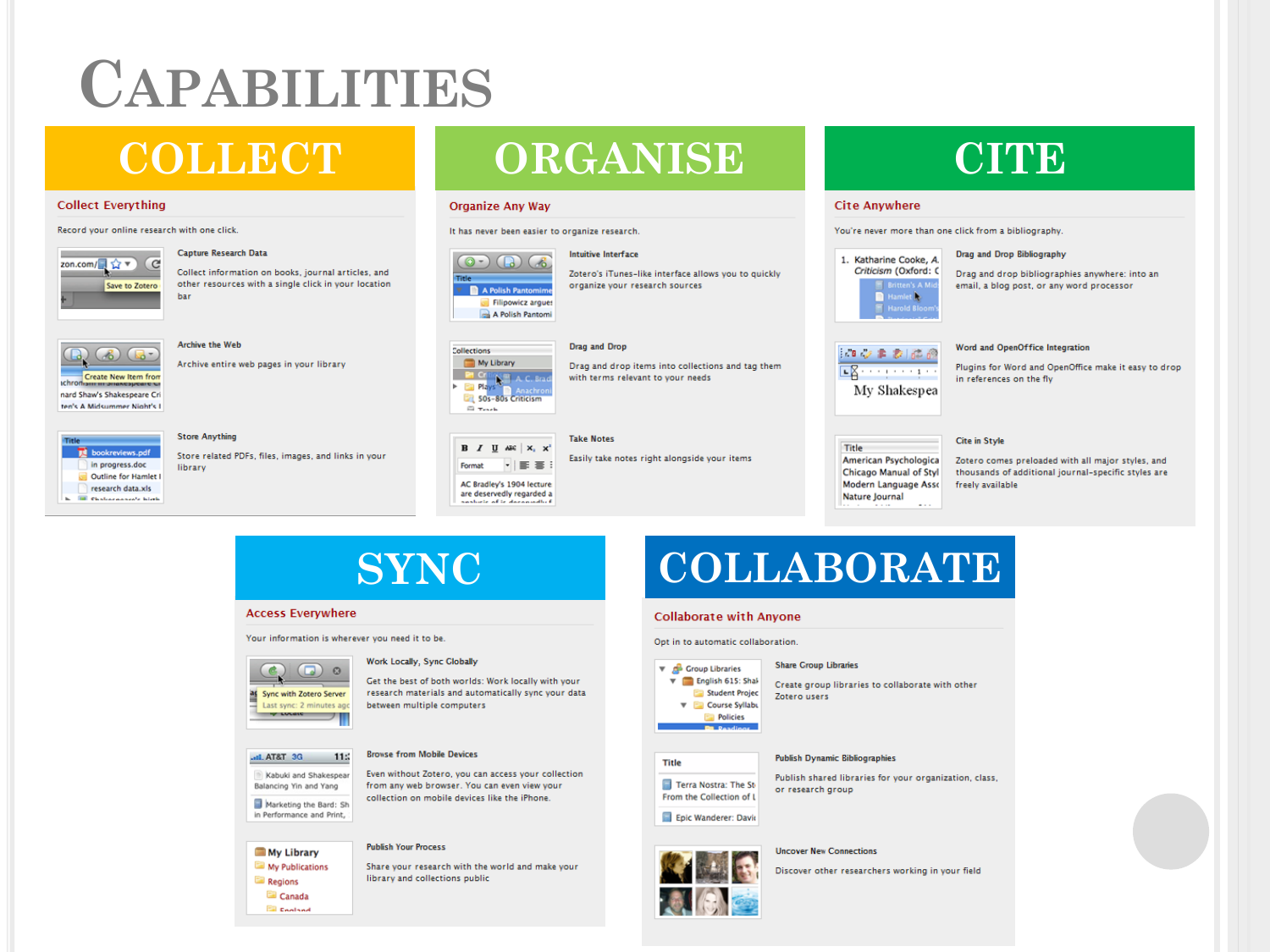# ORGANISE

# **Collections**



The left column includes My Library, which contains all items. Clicking the button above the left column creates a new collection, a folder into which items relating to a specific project or topic can be placed. Collections can also contain sub-collections, Items in collections are aliases, not duplicates.

## **Tags**

| 1625-1800             | 17th cent |  |
|-----------------------|-----------|--|
| Adaptations Comedie   |           |  |
| Criticism Drama En    |           |  |
| History and criticism |           |  |
|                       |           |  |

Items can be assigned tags. Tags are named by the user. An item can be assigned as many tags as is needed. Tags are added or removed with the tag selector at the bottom of the left column or through the Tags tab of any item in the right column.

## **Searches**



Quick searches show items whose metadata, tags, or content match the search terms and are performed from the Zotero toolbar. Clicking the spyglass icon to the left of the search box opens the Advanced Search window, allowing for more complex or narrow searches.

## **Saved Searches**



Advanced searches can be saved in the left column. They are similar to collections, but will update with new matching items automatically.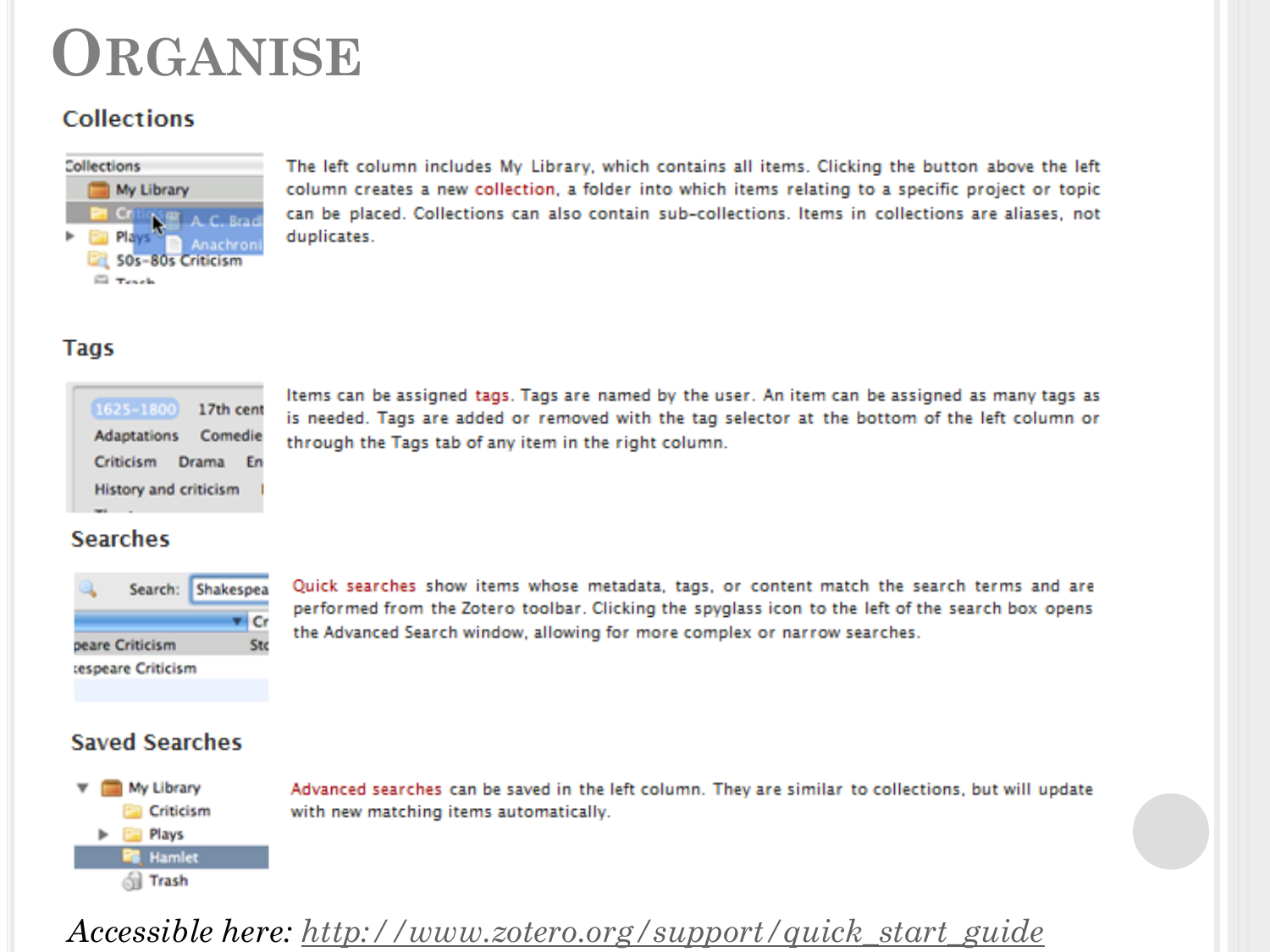# COLLECT (1)

# **Attachments**



Items can have notes, files, and links attached to them. These attachments appear in the middle column underneath their parent item. Attachments can be shown or hidden by clicking the arrow or plus sign next to their parent item.

## **Notes**

| т<br>--<br>---<br>- | -<br>≖ |  |
|---------------------|--------|--|

Rich-text notes can be attached to any item through the Notes tab in the right column. They can be edited in the right column or in their own window. Click the New Standalone Note button in the toolbar to create a note without attaching it to an item.

AC Bradley's 1904 lecture are deservedly regarded a specificate will be above assistant

# **Files**



Any type of file can be attached to an item. Items such as the PDF of an article or images of artwork can be opened in the Firefox window, while other file-types open in external programs. Attach files through the Attachments tab in the right column, with the New Item button in the Zotero toolbar, or by drag-and-drop.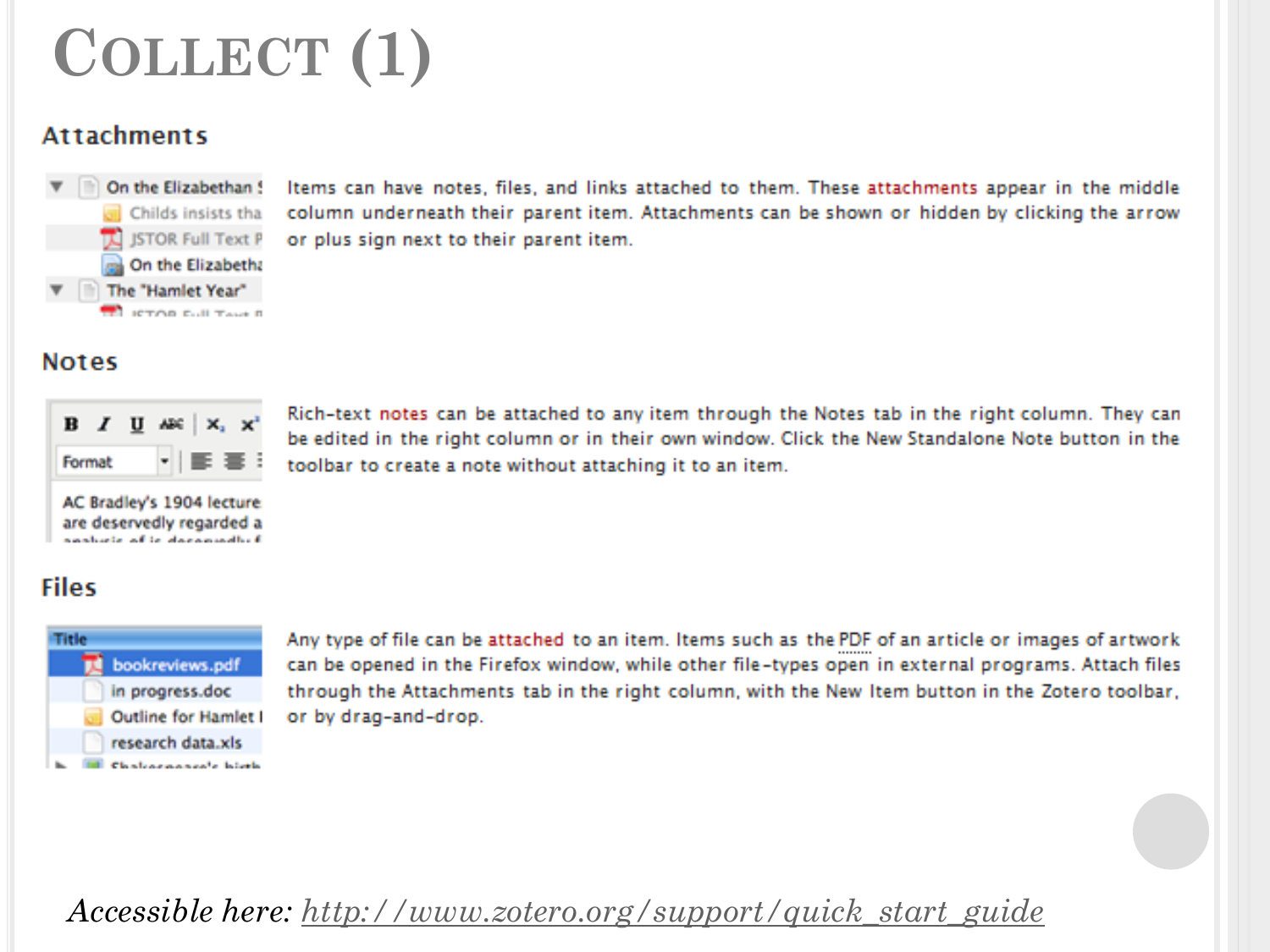



Web pages can be attached to any item as a link or a snapshot. A link simply opens the website online. A snapshot is a locally stored copy of a web page as it was when it was saved, available without an internet connection.

# **Capturing Items**



Because Zotero runs within Firefox, it is simple to create new items from information available on the internet. If a capture icon appears in the address bar, Zotero can automatically create an item of the appropriate type and populate the metadata fields. If a full-text PDF is available, it will be automatically attached to the item.

# **Single or Multiple Captures**



If the capture icon is a book, article, image or other single item, clicking on it will add the item to the current collection in Zotero. If the capture icon is a folder, the web page contains multiple items. Clicking it will open a dialog box from which items can be selected and saved to Zotero.

# ATALOG

## **Translators**



Zotero uses modules called translators to ingest information from websites. There are generic translators which work with many sites and translators written for one specific site. If a site you're using does not have a translator, feel free to request one in the forums.

## Share and Discover the Be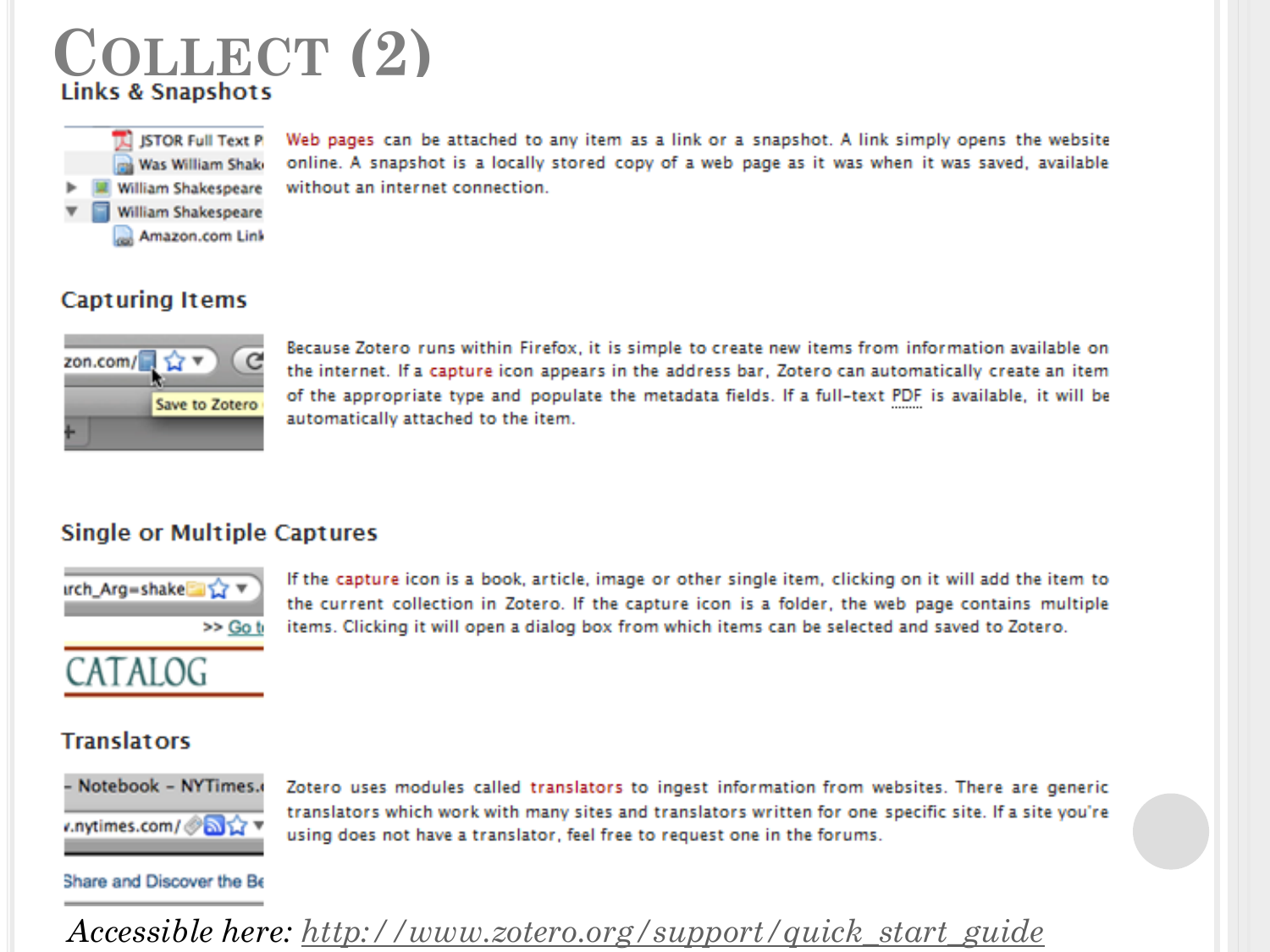# **COLLECT (3)**

# Saving a Web Page



Clicking the Create New Item from Current Page button in the Zotero toolbar creates a Web Page item and saves the page as an attached snapshot. This saves the page itself as an item, not any bibliographic sources on the page.

# Add Item by Identifier



Zotero can add items automatically using ISBN number, Digital Object Identifier (DOI) or PubMed ID. This is done by clicking the Add Item by Identifier button in the Zotero toolbar, typing in the ID number and clicking OK.

# **Manually Adding Items**



Items can be added manually by clicking the New Item button in the Zotero toolbar, then selecting the appropriate item type. Metadata can then be added by hand in the right column. Apart from the versatility this provides, it is important for adding primary documents.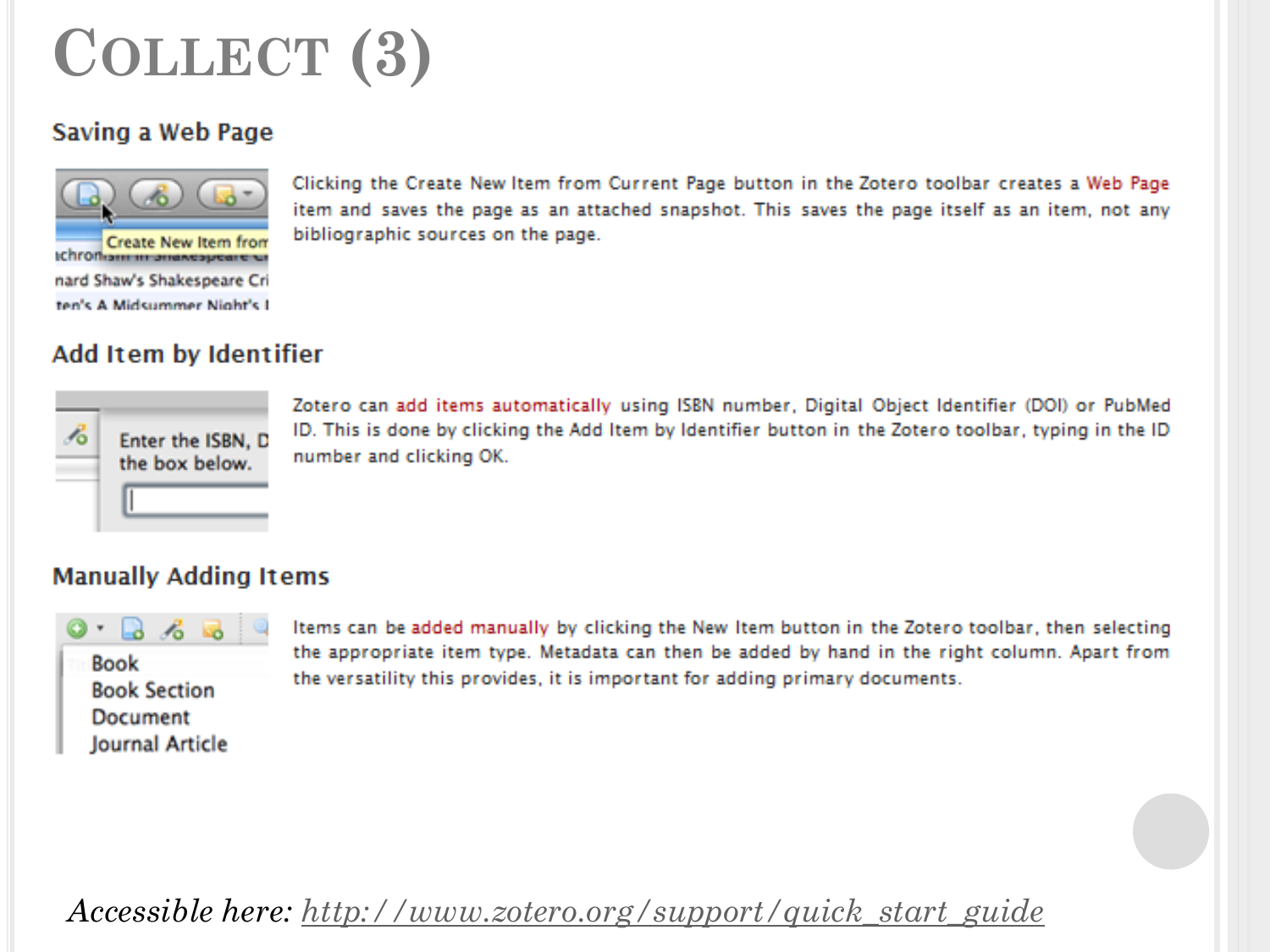# CITE **Citing Items**

## Title

American Psychologica Chicago Manual of Styl Modern Language Asso Nature Journal  $\sim$   $-$ 

Zotero uses Citation Style Language (CSL) to properly format citations in many different bibliographic styles. Zotero supports all the major styles (Chicago, MLA, APA, Vancouver, etc.) as well as a great many journal-specific styles. If Zotero does not currently support a style you need, visit requesting styles for help adding it.

## **Word Processor Integration**



Zotero's Word and OpenOffice plugins allow users to insert citations directly from their word processing software. This makes citing multiple pages, sources, or otherwise customizing citations a breeze. In-text citations, footnotes and endnotes are all supported.

My Shakespea

## **Automatic Bibliographies**

Shakespeare(Desmet & Sawyer 5

**Bibliography** Brandon, James R. "Kabuki and S Using the word processor plugins makes it possible to switch citation styles for the entire document at once or automatically generate a bibliography from the items cited.

Desmet, Christy, and Robert Saw:

Godsalve, William H. L. Britten's

## **Manual Bibliographies**

**Britten's A Mid** Hamlet<sub>1</sub> **Harold Bloom** 

1. Katharine Cooke, A. Criticism (Oxford: C Zotero can insert citations and bibliographies into any text field or program. Simply drag-anddrop items, use Quick Copy to send citations to the clipboard, or export them directly to a file.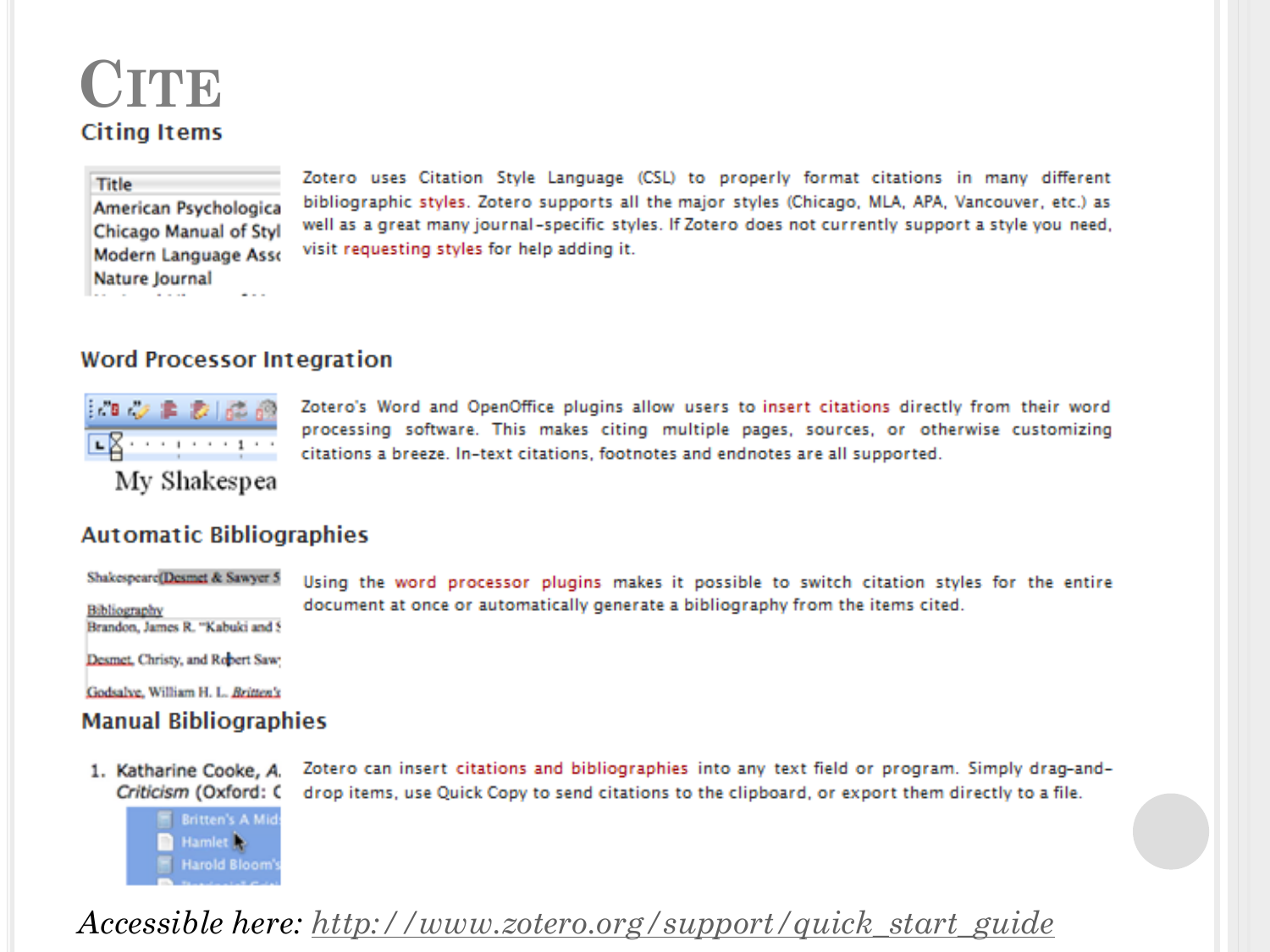# **COLLABORATE**

# **Syncing**



Use Zotero at multiple computers with syncing. Library items are synced through the Zotero server, while file syncing uses your own WebDAV service to sync files such as PDFs, images or audio/video.

# **Zotero Server**

- **My Library** My Publications
- **Regions** 
	- Canada
	- **Ell** Cooland

# **Groups**

## Group Library

- Course Syllabus
	- **Policies**
	- Readings
- **EN Crushont Deviator**

Items synced to the Zotero server can be accessed online through your zotero.org account. Share your library with others or create a custom C.V. from selected items.

Zotero users can create collaborative or interest groups. Shared group libraries make it possible to collaboratively manage research sources and materials, both online and through the Zotero client. Zotero.org can be the hub of all your project group's research, communication and organization.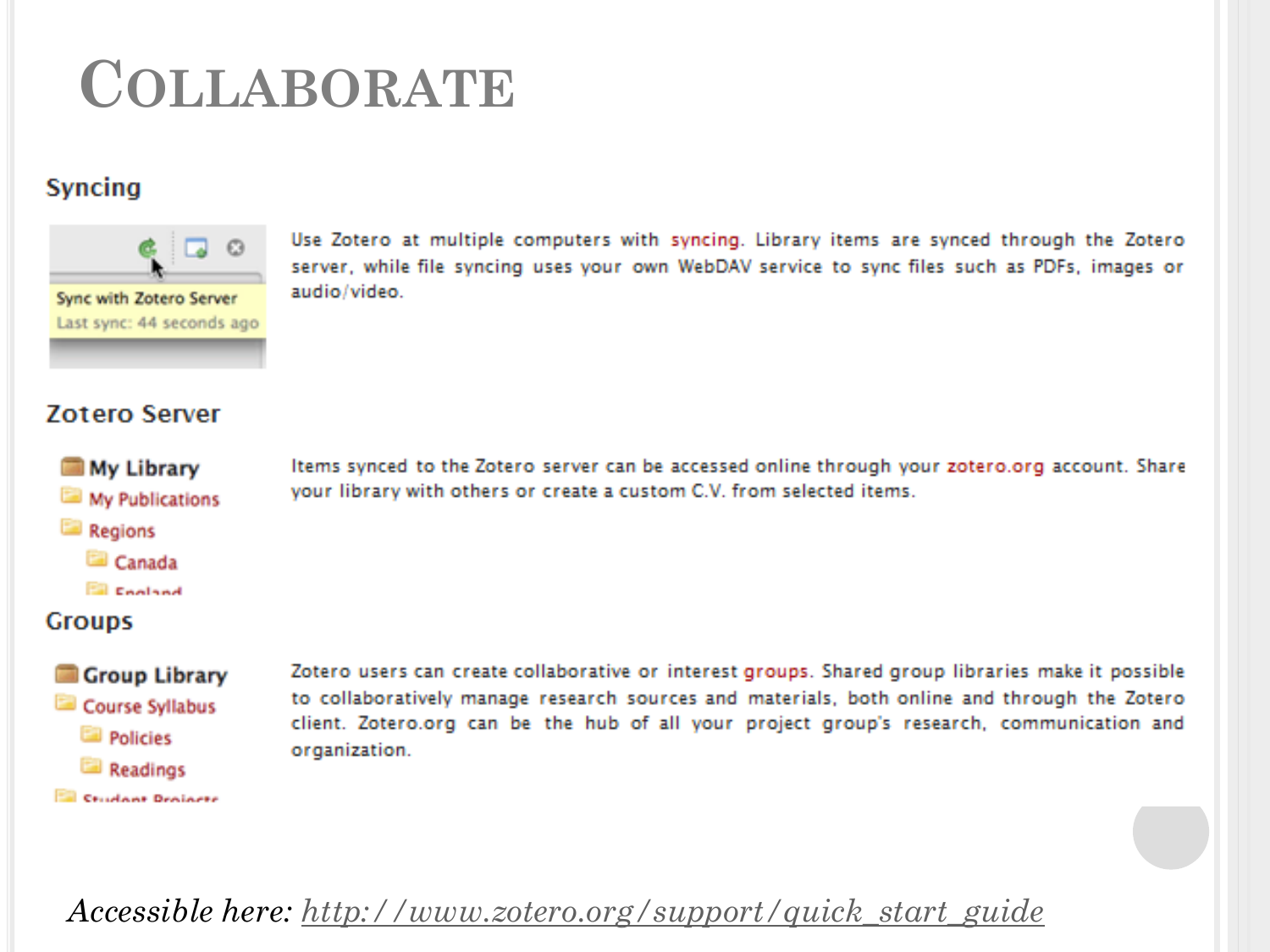# **USING ZOTERO**

# **Getting Stuff Into Your Library**

[Importing and Creating Library Items](http://www.zotero.org/support/getting_stuff_into_your_library) [Archiving Web Resources](http://www.zotero.org/support/archive_the_web) [Attaching Files to Library Items](http://www.zotero.org/support/attaching_files)

# **Organizing Your Library and Taking Notes**

[Collections](http://www.zotero.org/support/collections)

[Notes](http://www.zotero.org/support/notes)

[Tags](http://www.zotero.org/support/tags)

[Related](http://www.zotero.org/support/related)

[Finding Items](http://www.zotero.org/support/finding_and_sorting)

# **Generating Bibliographies, Citations and Reports**

[Creating Bibliographies within Zotero](http://www.zotero.org/support/creating_bibliographies) [Word Processor Integration](http://www.zotero.org/support/word_processor_integration) [RTF Scan](http://www.zotero.org/support/rtf_scan) [Reports](http://www.zotero.org/support/reports) [Citation Styles](http://www.zotero.org/support/styles) [Citation Style Repository](http://www.zotero.org/styles)

**Syncing, Collaboration and Backup**

[Data and File Syncing](http://www.zotero.org/support/sync) [Groups](http://www.zotero.org/support/groups) [Backup](http://www.zotero.org/support/zotero_data) **Getting the Most Out of Zotero** [Fulltext](http://www.zotero.org/support/finding_and_sorting) [PDF Indexing](http://www.zotero.org/support/finding_and_sorting) [Retrieve PDF Metadata](http://www.zotero.org/support/retrieve_pdf_metadata) [Locate Items In a Library Near You](http://www.zotero.org/support/locate) [Timelines](http://www.zotero.org/support/timelines) [Languages and Localization](http://www.zotero.org/support/supported_languages) [Tips and Tricks](http://www.zotero.org/support/tips_and_tricks) [Plugins](http://www.zotero.org/support/plugins) [Preferences](http://www.zotero.org/support/preferences) [Knowledge Base](http://www.zotero.org/support/kb)

[Third Party Documentation](http://www.zotero.org/support/third_party_documentation)

*Accessible here: <http://www.zotero.org/support/>*